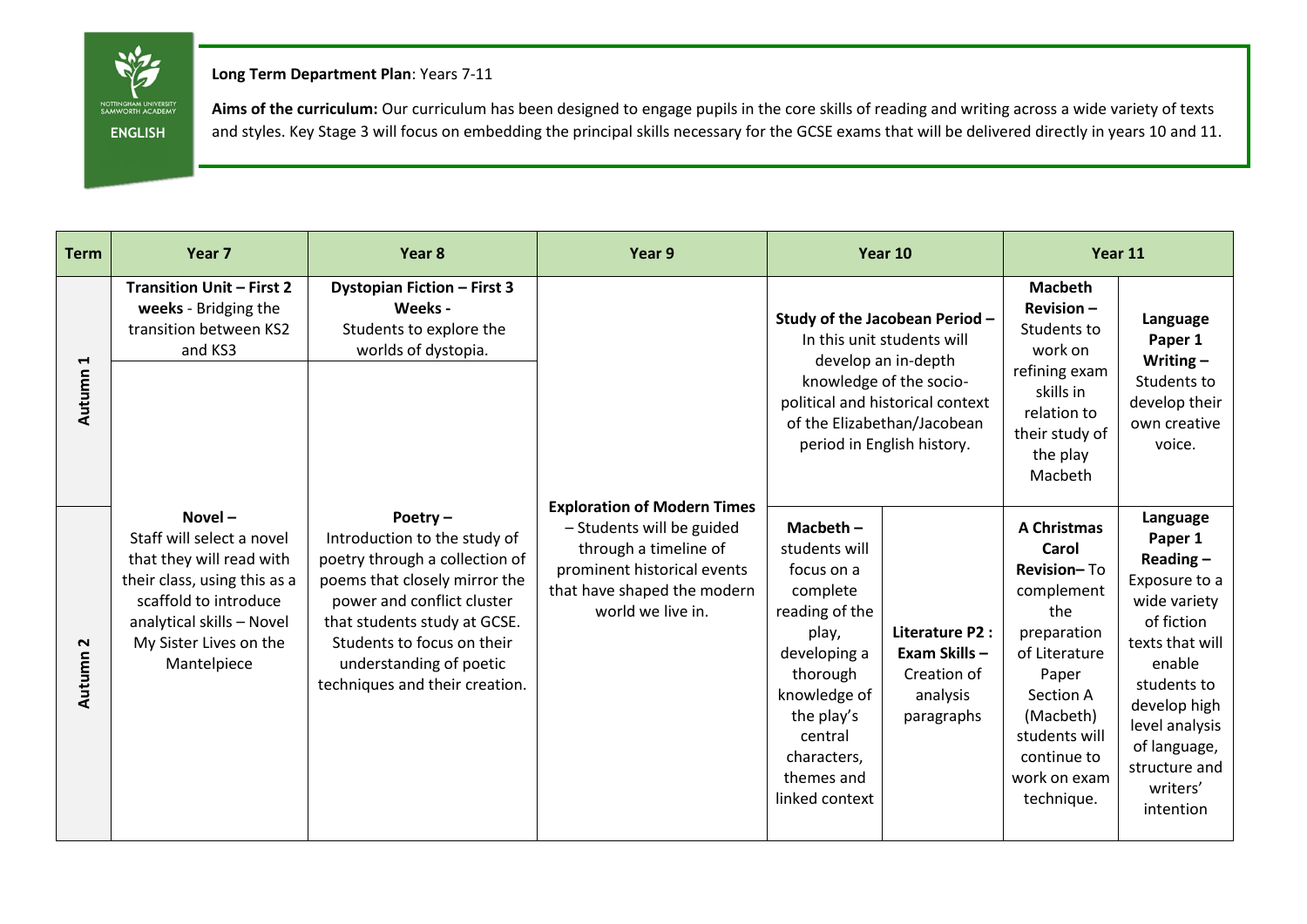| $\blacktriangleleft$<br>Spring  | Drama-<br>The study of a play<br>introducing the idea<br>genre, context,<br>performance and<br>analysis. | <b>English Speaking Board</b><br><b>Examinations-</b><br>Students will work to prepare<br>oral presentations of a book<br>reading, a poem and a speech<br>based on a subject of their<br>choosing.                                                    | Finding Your Voice - In this<br>unit, students will evaluate a<br>range of different genres in<br>writing, discovering how<br>different writers have claimed<br>their own social and cultural<br>identities through their<br>writing. Students will work<br>through a series of stimuli to<br>produce a collection of texts<br>that present their own<br>writers' voice. During this<br>term, students will work<br>alongside external<br>professionals and writers to<br>develop their skills of<br>expression. | Poetry (2<br>lessons)-<br>Students to<br>develop a<br>confidence<br>Language<br>working<br>Paper 1<br>against<br>unseen<br>This unit will<br>poetry, as<br>ask students<br>well as a<br>to work on<br>complete<br>applying the<br>study of the<br>analytical skills<br>anthology<br>embedded<br>poems<br>during Key<br>necessary for<br>Stage 3<br>Literature<br>against a<br>paper 2.<br>variety of<br>fiction<br>extracts,<br>working to<br>apply similar<br>techniques<br>within their<br>own creative<br>writing. | An Inspector<br><b>Calls Revision</b><br>- Students<br>will recap the<br>essential plot<br>points from<br>the play and<br>focus on<br>learning key<br>quotes and<br>building<br>arguments<br>against<br>theme and<br>character. | Language<br>Paper 2<br>Writing $-$<br>teaching will<br>focus on the<br>essential<br>aspects of<br>A05/6 in<br>order to<br>develop<br>structure of<br>argument,<br>awareness of<br>register and<br>clarity in<br>expression. |
|---------------------------------|----------------------------------------------------------------------------------------------------------|-------------------------------------------------------------------------------------------------------------------------------------------------------------------------------------------------------------------------------------------------------|------------------------------------------------------------------------------------------------------------------------------------------------------------------------------------------------------------------------------------------------------------------------------------------------------------------------------------------------------------------------------------------------------------------------------------------------------------------------------------------------------------------|-----------------------------------------------------------------------------------------------------------------------------------------------------------------------------------------------------------------------------------------------------------------------------------------------------------------------------------------------------------------------------------------------------------------------------------------------------------------------------------------------------------------------|---------------------------------------------------------------------------------------------------------------------------------------------------------------------------------------------------------------------------------|-----------------------------------------------------------------------------------------------------------------------------------------------------------------------------------------------------------------------------|
| $\mathbf{\mathsf{N}}$<br>Spring |                                                                                                          | Shakespearean Extracts -<br>Students will read through a<br>variety of key extracts, taken<br>from a number of different<br>Shakespearean plays,<br>examining genre, character,<br>links to context, dramatic<br>structure and dramatic<br>technique. |                                                                                                                                                                                                                                                                                                                                                                                                                                                                                                                  |                                                                                                                                                                                                                                                                                                                                                                                                                                                                                                                       | Poetry<br>$Revision -$<br>Students to<br>develop their<br>comparative<br>knowledge of<br>core group of<br>poems in<br>preparation<br>for exam.                                                                                  | Language<br>Paper 2<br>Reading $-$ To<br>extend the<br>non-fiction<br>writing,<br>students will<br>perfect their<br>analysis of<br>non-fiction<br>reading texts.                                                            |